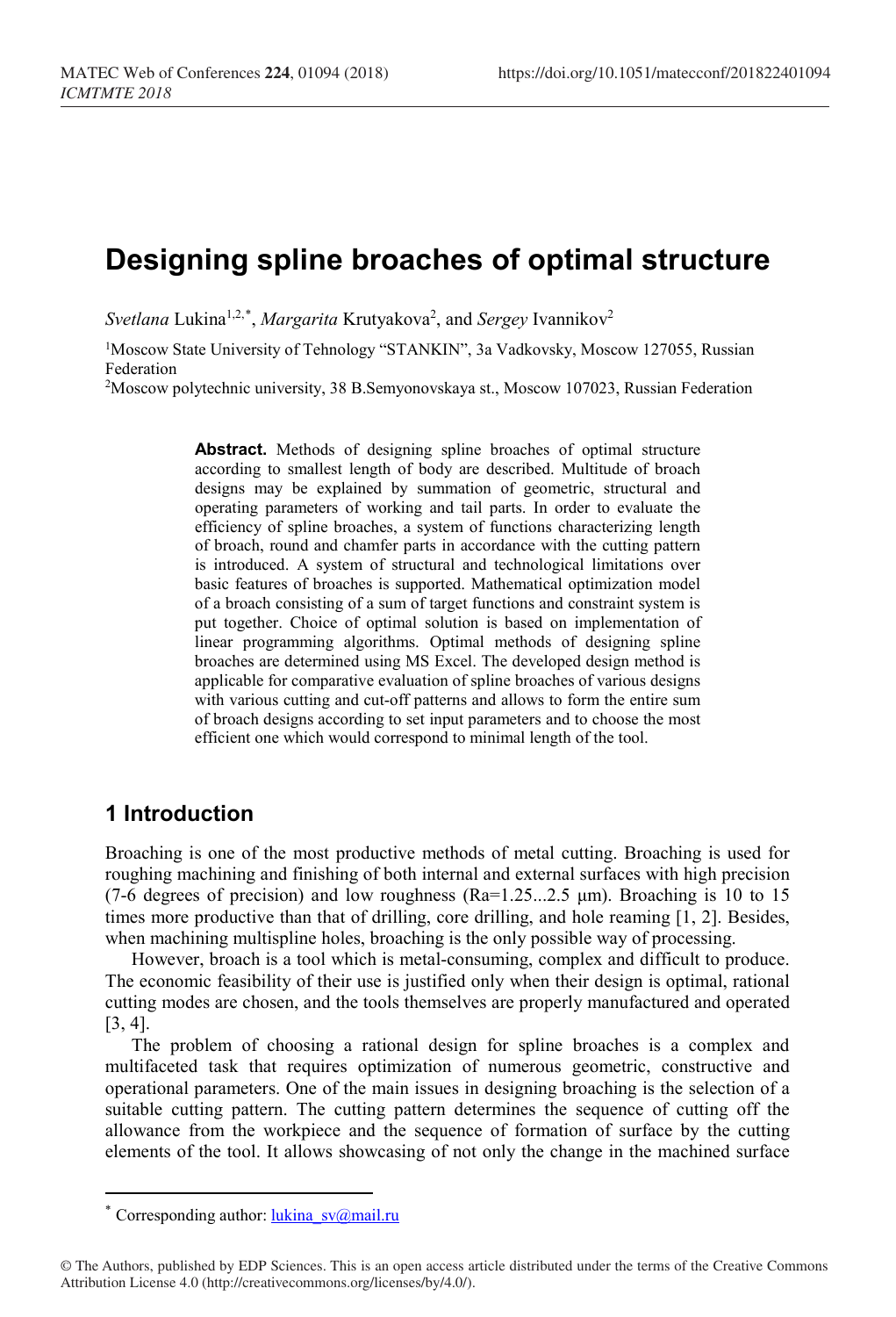during machining, but also of the design of the tool's cutting part. In addition, the cutting pattern has a significant effect on the quality of the machined surface, the cutting force and the efficiency of the machining process as a whole. In most cases, spline broaching is done by a combined broach which processes both the internal diameter and the splines. Arrangement of the groups of teeth affects the productivity of broaches and the technology of their manufacture. According to [2], eight types of tooth arrangement for spline broaches have been designed and are currently used. At the same time, recommendations [2] do not clarify what type of broach should be chosen in specific manufacturing environment.

Existing methods are directed towards designing of broaches of equal durability and do not allow to choose the parameters of a tool according to optimal criteria [5-8].

The aim of this study is to develop a method of automatic design of spline broaches according to the working part's smallest length. To achieve the set objective, the following research tasks are stated in the paper: to form and analyze a total of criteria characterizing the efficiency of broaching; put together a set of performance functions of a spline broach's working part; develop a mathematical optimization model for choosing basic parameters of spline broaches according to the working part's smallest length; to implement the developed mathematical model in MS Excel.

### **2 General provisions of methods of designing spline broaches with optimal structure**

There are multiple designs of spline broaches. The differences can be found in cutting patterns, arrangement of teeth, profile of teeth etc. In order to develop the method of computer-aided design, a model of a generalized broach design was developed in the form of an aggregate of sets, each of which defines some part of the tool design, a structural element or parameters of a part of the structure or a structural element [9]:

$$
l_x = \bigcup_{i=1}^{n_{k1}} x_i \bigcup_{i=1}^{n_{k1}} x_{i1} \bigcup_{i=1}^{n_{k12}} x_{i2} \bigcup_{i=1}^{n_{k13}} x_{i3} \bigcup_{i=1}^{n_{k21}} x_{i2} \bigcup_{i=1}^{n_{k22}} x_{i3} \bigcup_{i=1}^{n_{k32}} x_{i4} \bigcup_{i=1}^{n_{k43}} x_{i4} \bigcup_{i=1}^{n_{k54}} x_{i4} \bigcup_{i=1}^{n_{k64}} x_{i4} \bigcup_{i=1}^{n_{k7}} x_{i4} \bigcup_{i=1}^{n_{k7}} x_{i4} \bigcup_{i=1}^{n_{k7}} x_{i4} \bigcup_{i=1}^{n_{k7}} x_{i4} \bigcup_{i=1}^{n_{k7}} x_{i4} \bigcup_{i=1}^{n_{k7}} x_{i4} \bigcup_{i=1}^{n_{k7}} x_{i4} \bigcup_{i=1}^{n_{k7}} x_{i4} \bigcup_{i=1}^{n_{k7}} x_{i4} \bigcup_{i=1}^{n_{k7}} x_{i4} \bigcup_{i=1}^{n_{k7}} x_{i4} \bigcup_{i=1}^{n_{k7}} x_{i5} \bigcup_{i=1}^{n_{k7}} x_{i5} \bigcup_{i=1}^{n_{k7}} x_{i5} \bigcup_{i=1}^{n_{k7}} x_{i5} \bigcup_{i=1}^{n_{k7}} x_{i5} \bigcup_{i=1}^{n_{k7}} x_{i5} \bigcup_{i=1}^{n_{k7}} x_{i6} \bigcup_{i=1}^{n_{k7}} x_{i7} \bigcup_{i=1}^{n_{k7}} x_{i7} \bigcup_{i=1}^{n_{k7}} x_{i8} \bigcup_{i=1}^{n_{k7}} x_{i9} \bigcup_{i=1}^{n_{k7}} x_{i1} \bigcup_{i=1}^{n_{k7}} x_{i5} \bigcup_{i=1}^{n_{k7}} x_{i5} \bigcup_{i=1}^{n_{k7}} x_{i6} \bigcup_{i=1}^{n_{k7}} x_{i7} \bigcup_{i=1}^{n_{k7}} x_{i8} \bigcup_{i=1}^{n_{k7}} x_{i7} \bigcup_{i=1}^{n
$$

Here  $x_{11}$ ,  $x_{12}$ ,  $x_{13}$  - parameters of round, spline and chamfer parts respectively;  $x_1$  parameters characterizing the working part of the broach as a whole;  $x_{21}$ ,  $x_{22}$  - parameters of the lead-in and tail sections respectively.

In each specific case, according to (1), a number of non-repetitive constructive, geometric and operational parameters can be established, according to which a tool is designed, including the parameters of the working part and the shank.

It has been established that, when solving the problem of choosing the optimal broach design, it is sufficient to determine the parameters of its working part, since the parameters of its tail part in the compared variants will be the same [1,2,10-13].

To assess the efficiency of specific spline broach designs, the criterion for ensuring the minimum length of the working part has been chosen. Reducing the length of the broach in comparison with the basic version of the design will reduce the cost of the tool by reducing the cost of materials and fabrication, as well as increase the productivity of broaching, other things being equal.

It is determined that the main structural parameters defining broaching in general are the parameters of its cutting part: tooth increment *S*, step *t* and height *h* (chip groove depth) of a tooth, number of teeth in a group (unit)  $z_c$ . The broach operation conditions are quite fully characterized by a cutting speed *v* and a number of its admissible regrindings *n*. The parameters *S, t, h, v* and *n* are interconnected and cannot be determined in an unambiguous way.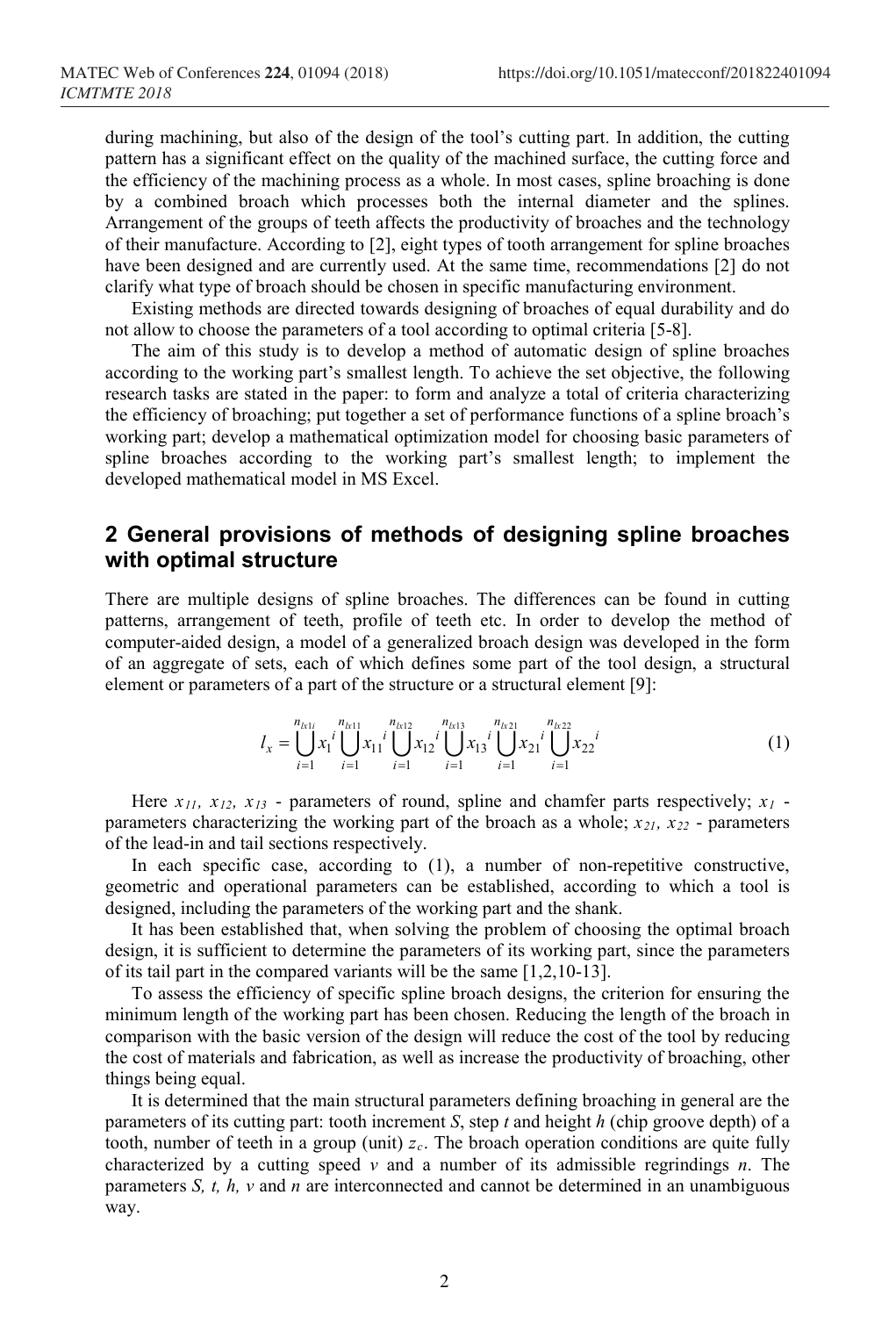To ensure the procedure for selecting the optimal combination of broaching parameters, it is necessary to put together a series of analytical expressions that allow calculating the length of the tool. In this study, analytical dependencies between the criterion of optimality and the set of geometric, constructive and operational parameters of broaching are expressed in the form of objective functions. Moreover, each objective function contains only the elements of the criterion which can be represented functionally from the parameters of the broach being designed. Constants which are independent of the required parameters and which change only the absolute values of the objective functions without affecting the results of optimization were not taken into account during the calculations.

A system of objective functions characterizing the length of the splined, round and chamfer parts of the broach is developed in accordance with the allowance cutting pattern along the spline. For instance, length of the broach's spline part for patterns 'chamferspline-round' or 'chamfer-round-spline' is calculated according to the following formula:

$$
L_{sp} = t_{sp} \cdot \left( \frac{D_{a \max} - D_e - 1 - \frac{0.14}{QG^{0.45}}}{2S_{sp}} \cdot z_{csp} + 1 \right) +
$$
  
+ 
$$
(3S_o + 0.7) \cdot t_{sp} + (0.6^{QG} \cdot 8.7z_{cspf} + 10 - 0.6KV) \cdot t_{spf} \rightarrow \min
$$

Working length of the round and chamfer part is determined according to the following expressions:

$$
L_{cl} = t_{cl} \left[ \frac{D_{f \max} - D_{0 \min} - 1 - \frac{0.14}{QG^{0.45}}}{2S_{cl}} \cdot z_{ccl} + 10.5 \cdot S_{cl} + 0.4 \right] + \frac{2S_{cl}}{(3)}
$$
  
+((6.5 - 1.3QG) \cdot z\_{cclf} + 10 - 0.6KV - 1) \cdot t\_{clf} \rightarrow min

$$
L_{ch} = \left(\frac{D_e + 0.2 - D_{0\text{min}} - 1}{2S_{ch}} \cdot z_{cch} + z_{cch}\right) \cdot t_{ch} \to \min
$$
 (4)

Here *Damax*, *Dfmax*- maximum diameter of chamfers' ledges and dents respectively; *D0* hole diameter before broaching;  $D_e$  - nominal diameter of the last chamfer tooth;  $t_{sp}$ ,  $t_{cl}$ ,  $t_{ch}$ - step of spline, round and chamfer tooth respectively; *Ssp, Scl, Sch* - tooth increment in spline, round and chamfer parts of the broach respectively;  $t_{spf}$ ,  $t_{clf}$  - step of finishing teeth; *zcsp, zccl, zcch* - number of teeth per group in spline, round and chamfer parts of the broach; *GK* - quality group of a machined surface; *KV*- factor of the cutting speed.

The authors formed the following system of limitations for the changeable parameters of the broach working section:

$$
\begin{cases}\n x_{1_{\min}} \le x_1 \le x_{1_{\max}} \\
\dots \\
x_{n_{\min}} \le x_n \le x_{n_{\max}}\n\end{cases}
$$
\n(5)

Here, *x1min*, *x1max*, …, *xnmin*, …, *xnmax* - minimum and maximum admissible values of structural, geometrical and operation broach parameters, correspondingly.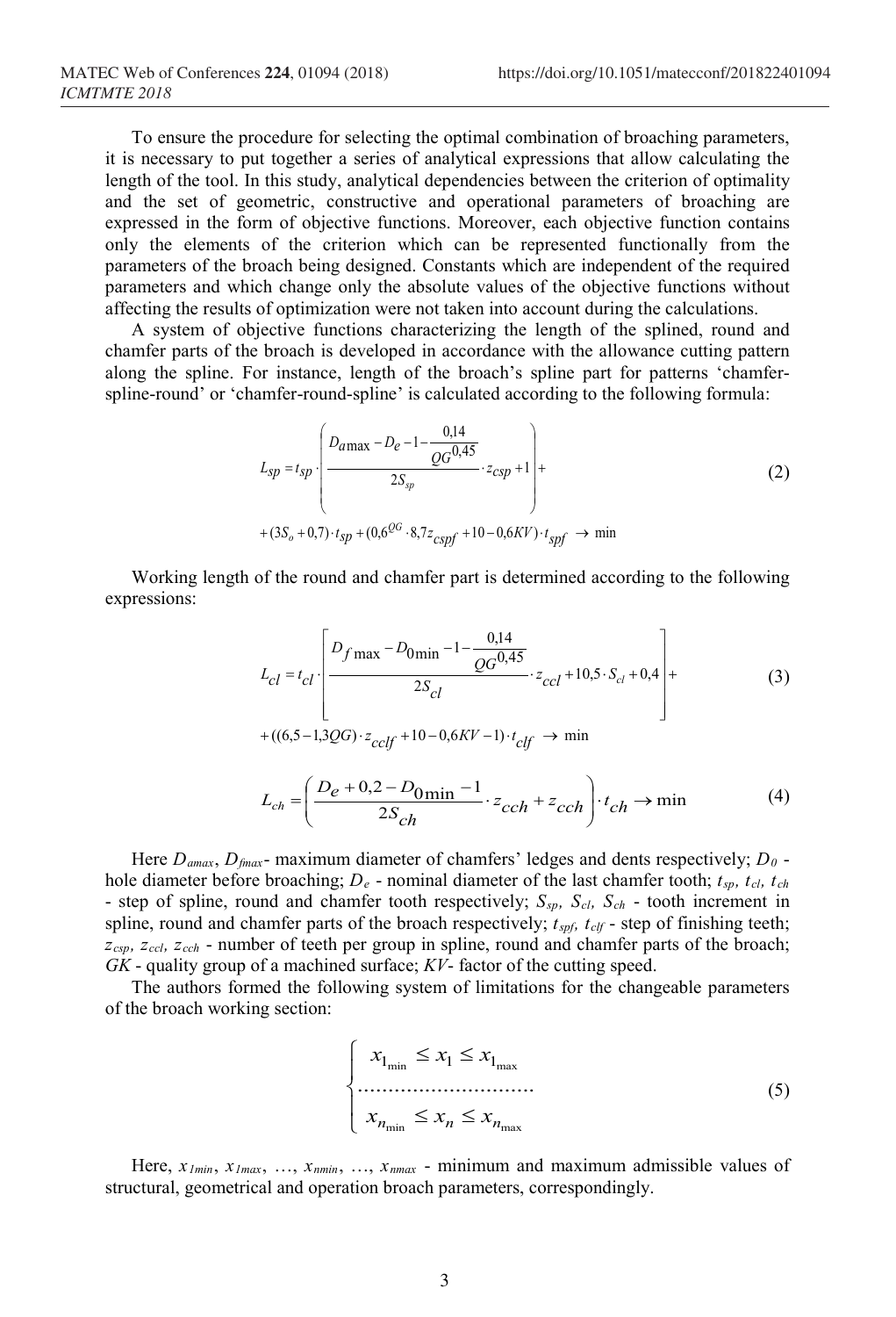Each minimal value of  $x_{min}$  is the maximum of the minimum allowed values of  $x_i$ ,  $x_j$ ,  $x_k$ ,...,  $x_n$  parameters, and each maximum value of  $x_{max}$  is the minimum of the maximum allowed values of  $x_a$ ,  $x_b$ ,  $x_c$ ,...,  $x_m$  parameters corresponding to a specific condition of the tool in accordance with design specifications [10]:

$$
x_{min} = max \{x_i, x_j, x_k, ..., x_n\}
$$
 (6)

$$
x_{max} = min \{x_a, x_b, x_c, ..., x_m\}
$$
 (7)

This system takes into account: admissible cutting strength depending on the machine pulling force, broach strength along the shank and the first tooth groove; filling degree of a chip groove, its reasonable dimensions taking into account the allowance for regrinding; tool stiffness, its ease of manufacturing; broach operation smoothness, stable workpiece positioning and efficiency of lubricating and cooling media application; admissible cutting speed and regrinding number, etc.

## **3 Implementation of the methodology for automated design of broach optimum structures**

A developed mathematical model consisting of target functions (2) - (4) and the system of limitations (5) - (7) was implemented in the e-tables media Microsoft Excel. The authors formed a system of interconnected and interdependent electronic tables - modules such as insertion of input data - treated surface parameters; building and calculation of the system of limitations (5) - (7); building and calculation of target functions (2) – (4); analytical problem solution; graphical problem solution with the visualization of the feasibility region and choice of the optimum ones.

After input data insertion, the target functions and limitation system are automatically formed. The optimization problem is resolved by a simplex method. Transforming the model into a linear one is performed by means of logarithmation [14]. The general idea of the simplex method is the following. In case the initial linear programming problem has a solution, a corresponding set of admissible alternative options represents a certain polygon or, more strictly, a simplex in some space. If there is only one solution, the optimum value of a target linear function corresponding to a certain hyperplane is achieved in one of the vertices of this polygon (simplex). Therefore, the process of solution finding is limited by the direct search of the polygon (simplex) vertices only and check of corresponding values of a target function in terms of its optimality.

The formed system of e-tables allows for an automated building of the feasibility region depending on the input calculation data. In some cases, when a limitation system is too large or there are no doubts in terms of the feasibility region closedness, the mathematical model can be solved with the use of the integrated functions of solution finding. The formed electronic tables allow both for the calculation of an optimum solution and to form a feasible region - the polygon vertices. Such solutions may be further applied to analyze the broach structures.

A series of numerical experiments was carried out on the generated models by varying the numerical values of the set of parameters  $(1)$  in the given range boundaries  $(5)$  -  $(7)$ . For various allowance cutting patterns, absolute values of the target functions ensuring the smallest length of spline broaches are obtained.

Calculations have shown that the criterion of the smallest length can successfully serve to evaluate various broach designs with a random number of teeth in the group since it takes into account the design features of single and group cutting and various allowance